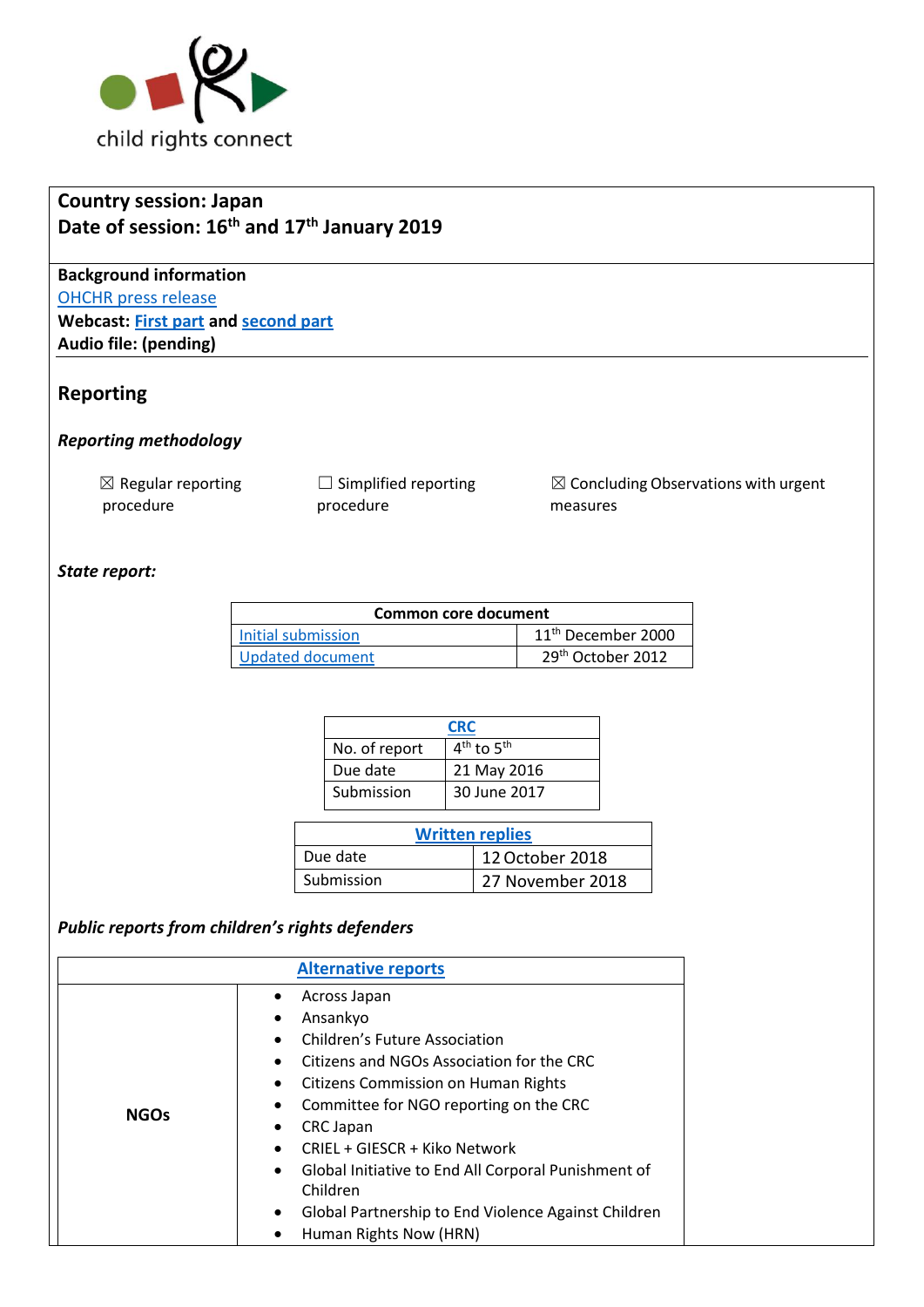

|              | Human Rights Watch                                 |
|--------------|----------------------------------------------------|
|              | <b>International Career Support Association</b>    |
|              | ISS.                                               |
|              | Japan Committee for UNICEF                         |
|              | Japan NGO Coalition for the Rights of the Child    |
|              | Japanese Federation of Bar Association             |
|              | <b>JCREC</b>                                       |
|              | Lawyers Association of Zainichi Koreans            |
|              | Mindan                                             |
|              | Nihonbashi Sakura Human Rights Association         |
|              | The Japan Federation of Publishing Workers' Unions |
|              | Women's Active Museum on War and Peace             |
| <b>NHRIS</b> | Child Ombudsman Japan - NGO for Protection of the  |
|              | Rights of the Child                                |
|              |                                                    |

## **State delegation**

The large delegation from Japan consisted of representatives of the Ministry of Foreign Affairs, Cabinet Office, National Police Agency, Ministry of Justice, Ministry of Education, Culture, Sports, Science and Technology, Ministry of Health, Labour and Welfare, and the Permanent Mission of Japan to the United Nations Office at Geneva.

## **Committee's Task Force members**

| Name & Last Name               | Country                   |
|--------------------------------|---------------------------|
| Kristen Sandberg (Coordinator) | <b>Norway</b>             |
| Olga Khazova                   | <b>Russian Federation</b> |
| José Angel Rodriguez-Reyes     | Venezuela                 |
| <b>Ann Marie Skelton</b>       | <b>South Africa</b>       |

## **Dialogue description**

i. Character of the dialogue

The atmosphere of the dialogue was interactive and open, with in-depth technical discussions between the Committee and the delegation.

ii. General assessment made by the Committee

The Committee recognised that the 2011 earthquake and nuclear disaster had significant consequences on child rights in Japan. They noted that although the country enjoys a strong economy, Japanese society is not very child friendly. They noted in particular the need for efforts with regards corporal punishment, discrimination and appreciation of diversity, child participation, juvenile justice and alternative care.

iii. Main issues discussed:

 **General Measures of Implementation:** The Committee expressed concern that there is no comprehensive policy or strategy of implementation of the Convention and asked how the State party coordinates its activities around the CRC. They requested the State party explain the budget lines for children and asked if it has a child rights approach with a tracking system. They expressed concern that there is no comprehensive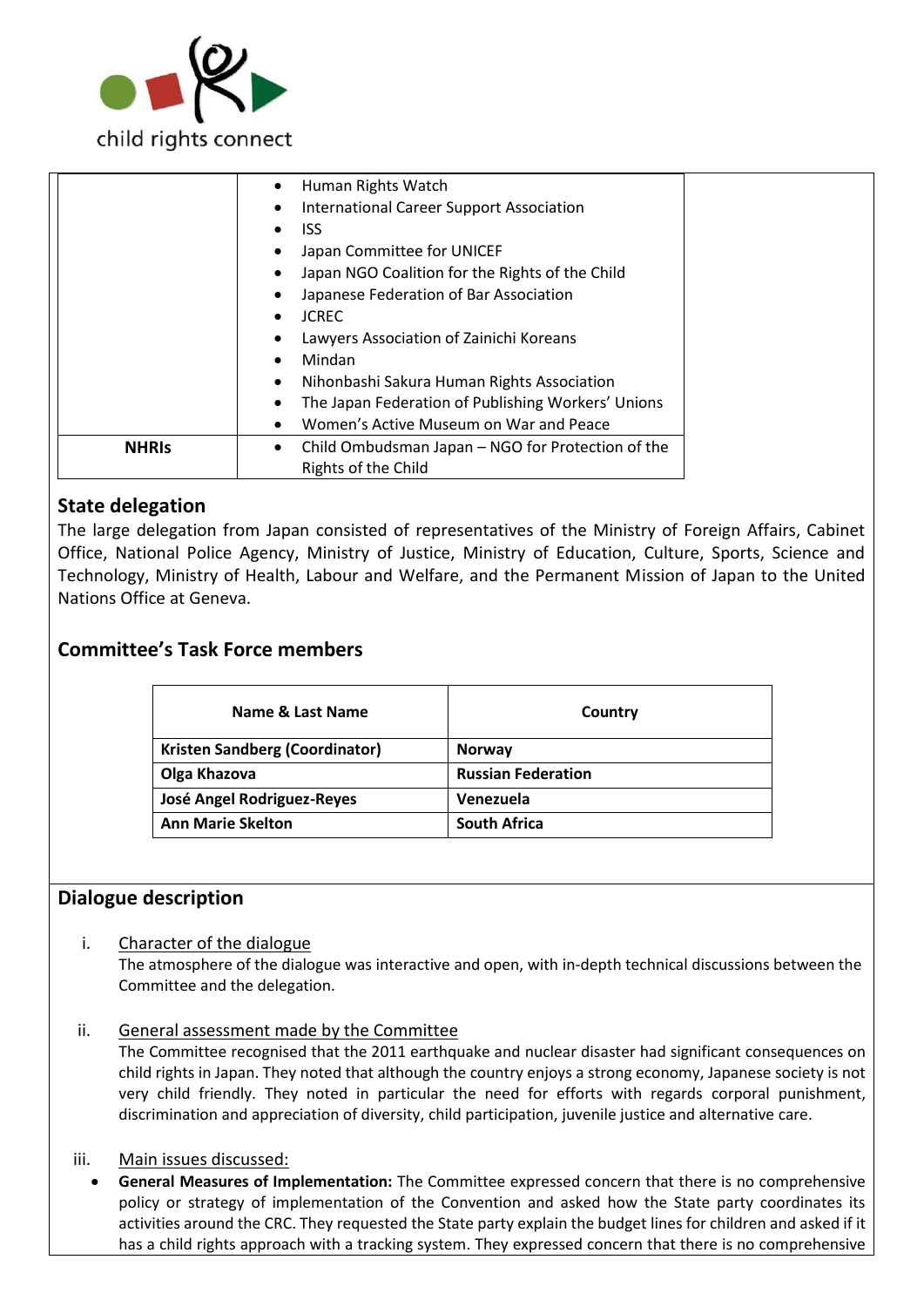

system for data collection. They also noted the need to increase public awareness of the CRC Convention and asked if there was in general continuous cooperation with civil society organisations. The State party responded that there is no comprehensive implementation mechanism but that each provision in the convention is implemented in Japan. The foreign ministry is responsible for the implementation and the cabinet coordinates with the relevant ministries. Furthermore they noted that all of the content of the convention is covered in the legal system. The State party also outlined its data collection system and highlighted its continuous cooperation with civil society, which it values highly.

- **Definition of the Child:** The Committee asked the State party what measures are in place to prevent underage marriage in the period before the civil code comes into force. The State party noted that the law relating to the age of marriage comes into effect in 2022.
- **Best Interest of the Child:** The Committee asked the State party how the principle of best interest of the child is applied in different contexts, including in cases of removal from the family. They responded that the principle is reflected in the national action plan.
- **Right to be Heard**: The Committee flagged that the age when children's opinions are recognised is high (15) and asked if their views are taken into account in various settings, including if children can file complaints. They asked if professionals are trained in child participation. The State party responded that they are not considering amending the age when children's opinions are recognised, as children are heard regardless of this age limit, including in court.
- **Non-discrimination principle:** The Committee asked the State party if they planned to eliminate the term 'illegitimate child' as it leads to stigma, and also flagged ethnic discrimination of non-Japanese children and ethnic minorities. The State party responded that there is no distinction made in family registration between children born in or out of wedlock and that the concept of 'illegitimacy' has been abolished. They also noted the law against the discrimination against Boraku people, the hate speech elimination act, human rights consultations and awareness raising programs to combat discrimination against Korean residents. They highlighted the office for Ainu people which seeks to promote the cultural diversity of Japan.
- **Right to life, survival and development:** The Committee expressed deep concern about the high suicide rates in Japan and asked what the results are of the measures taken to combat this. Another issue they highlighted was the high rate of neonatal deaths, and asked if studies had been conducted, measures implemented and psycho-socio support provided to parents. They asked what measures were being taken to combat traffic accidents. Finally they asked what the government is doing to decrease poverty rates. The State party responded that traffic safety is part of the education curriculum and that safe traffic zones have been created around schools. They noted that the rate of children living in poverty has slightly reduced and that additional allowances and scholarships are in place. The State party went into detail about its national campaign to reduce poverty including the use of different child-friendly media to raise awareness.
- **Civil rights and Freedoms**: With regards the right to an identity, the Committee noted that statelessness is an issue in Japan, although denied by the State party. They asked what procedure determines statelessness and if the issue of un-registered children has been tackled. With regards the freedom of thought, religion and conscience, the Committee noted with concern the punishment of children for not singing the national anthem and also highlighted the prohibition of political activities at the secondary education level. The State party responded that the voting age has been reduced to 18 and the restrictions on children's political activities have been lifted. With regards to children not singing the national anthem, the State party responded that they are not punished but the school will continue to try to make the child understand why they should sing it, as, they noted, it is important to pay respect to the flag and the anthem. They also stated that they are trying to create a framework to protect stateless children and facilitate their acquisition of nationality.
- **Right to information and health following the Fukushima nuclear accident**: The Committee asked if children had been properly informed after the nuclear accident at Fukushima. They noted that the consequences of the nuclear accident are cross cutting issues and asked what measures have been taken to support children who are affected. The State party responded that various measures were implemented to ensure access to information with regards to the nuclear accident including notices with guidelines, special training for education staff, public meetings and websites with updates information. They also noted that the ministry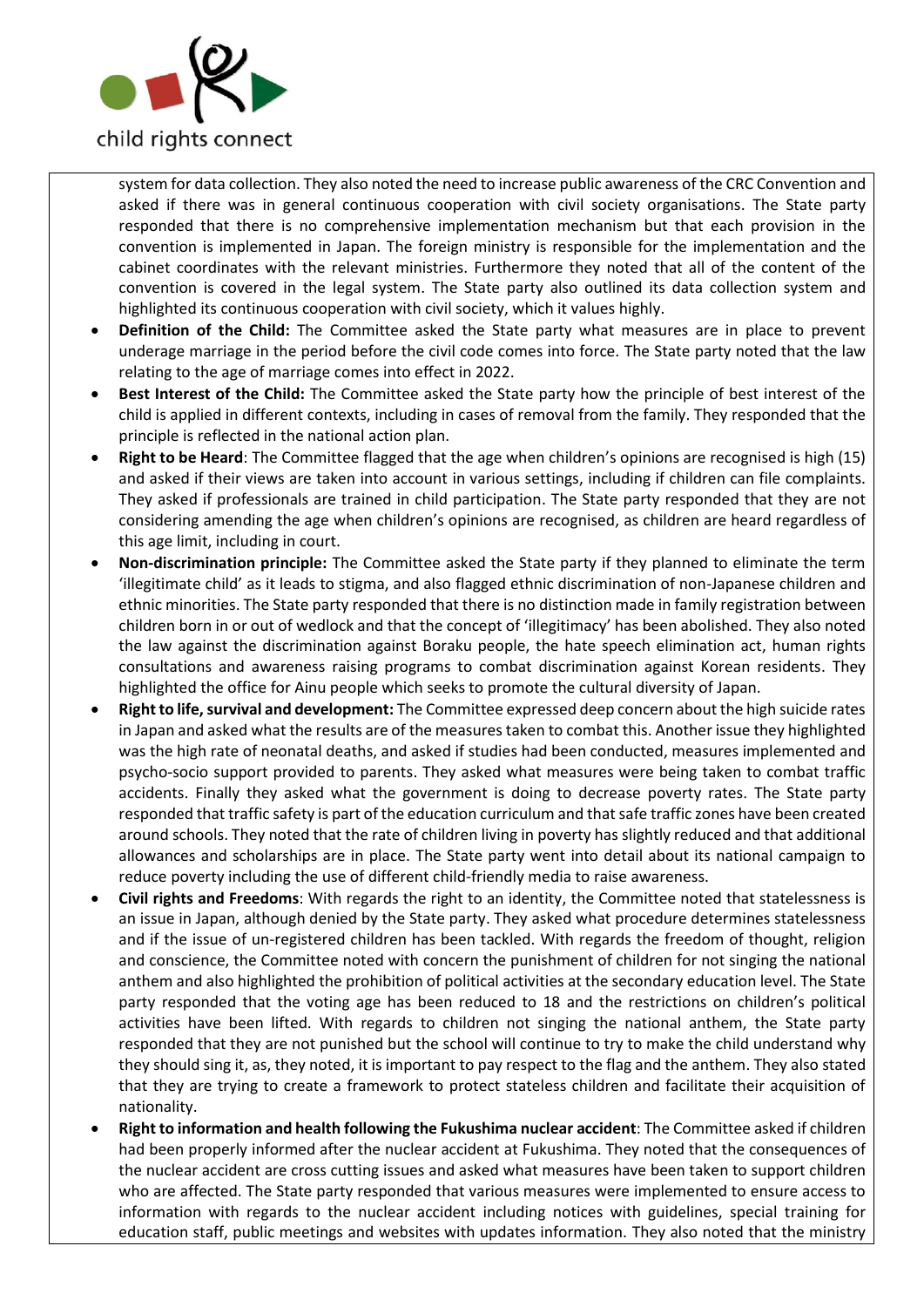

of environment is taking steps in Fukushima through research, including on mental health in the area, and health check-ups. School counsellors and social workers also work in the affected areas, they said, and the government is committed to reconstruct and provide support. The State party expressed concern about prejudice and discrimination against evacuees and reported that measures are taken if such human rights violations are identified.

- **Violence against Children**: The Committee flagged with concern the lack of total prohibition of corporal punishment, noting that it is still used in schools and asking what measures are taken to teach alternative measures of discipline, including in the family environment. They inquired moreover after the outcome of bullying prevention measures in schools, asked if children are involved in developing measures and programs against bullying, if a helpline operates 24/7 and what will be done to make it easier to submit sexual abuse complaints. The State party responded that a 2013 act to prevent bullying has led to policies including preventive measures and awareness raising campaigns. They noted that parents have the authority to take disciplinary actions but that corporal punishment is a violation of the law and that parental guidance centres seek to teach alternative disciplinary measures. They are also seeking to eliminate corporal punishment from traditional thinking including through awareness raising campaigns. Corporal punishment is prohibited in schools, training on the ban is given to professionals and disciplinary measures are taken if it is used. The State party noted various measures to prevent child abuse, including the helpline which is available 24/7.
- **Juvenile Justice:** The Committee asked if there was data on the lowering of the criminal age of responsibility to 14 and if they would consider raising it back to 16. They also noted the contradiction between the death penalty being applicable at the age of 18 but the juvenile justice system being applied up to the age of 20. The State party responded that the age of criminal responsibility was lowered, they explained, because crimes were being committed at a lower age. They also explained, with regards the death penalty and life imprisonment, that a special provision in the law for juveniles allows earlier parole.
- **Deprivation of liberty:** The Committee expressed concern that children are deprived on their liberty, although no crime has been committed. They also flagged the detention of unaccompanied minors, that they are sometimes separated from their parents and asked the government if this had been addressed since the issue was raised in 2013. The State party responded that they aim to prevent crimes being committed by children who have a likelihood of committing a crime due to their environment, by focusing on their healthy development. If a juvenile is institutionalised at a juvenile training school, this is not considered a detention. They also explained that children are very rarely separated from their parents during deportation procedures and that all efforts are made to keep them together.
- **Health:** The Committee asked about mental health institutions, including the criteria to place a child there. They also asked how ADHD is treated and if parents are properly informed about prescription drugs. The Committee noted the issue of children born with low birth weights, asking what is being done to remedy this. They flagged that Japanese healthcare establishments are not child-friendly and asked how HIV transmission from mother to child is prevented. The State party responded that children with ADHD are provided support through the child guidance support centre. They explained that different factors resulting in low birth weights are being studied and that free tests are available at clinics to prevent mother to child HIV transmission.
- **Education:** The Committee asked if the aims for early childhood education have been achieved and if fee waivers are also offered for Korean schools. They also asked if the government is satisfied that the rigorous academic education system is not detrimental to children's wellbeing. The State party responded that support is given to all foreign national high schools, but that Korean schools do not currently meet the standards which make them eligible for high school tuition support. They noted that they were attempting to reduce the waiting lists for early childhood education centres by increasing their capacity or opening new places. They highlighted a new system to enter into university which is more comprehensive and less focused solely on academics.
- **Family environment and alternative care:** The Committee asked if the State party is considering the revision of rules that don't allow divorced parents to have shared custody or children to maintain contact with the non-custodial parent. They asked how alternative care systems are organised and how the removal of a child from its family is decided, including if there are legal requirements. They also expressed concern about the financing of child guidance centres and the fact that not all adoptions are decided in court and not always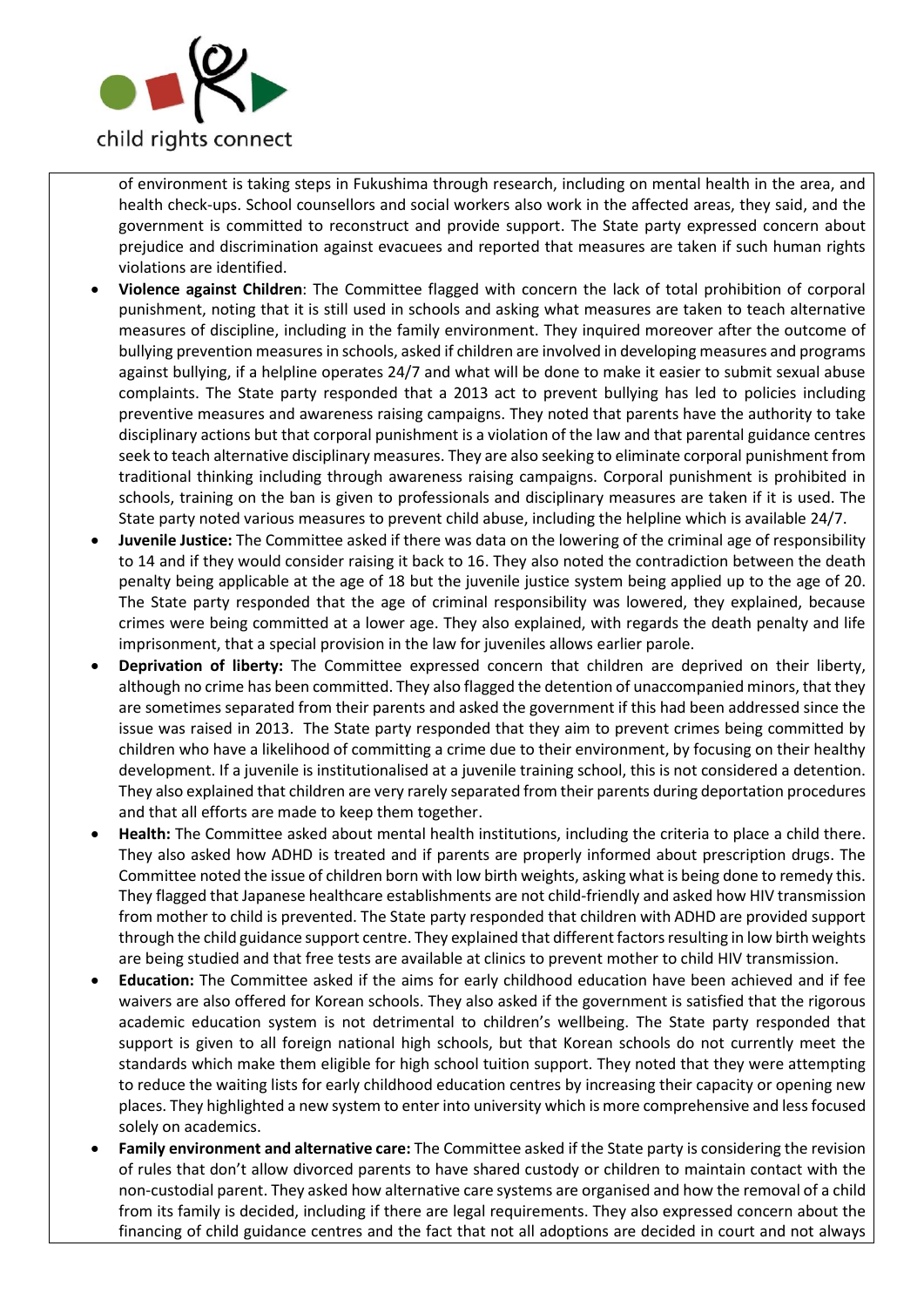

with parental decision. The Committee asked if supportive measures exist for parents, in order to prevent abuse and neglect, and if studies have been conducted into the reasons abuse is occurring. The State party responded that the child welfare act has been revised and that children who require alternative care should be taken care of in a family environment (such as foster families or small scale facilities), and that the child guidance centres have temporary custody of abused children. The decision to place a child into alternative care is taken with consideration of the children's and their parents' opinions; the final decision is made by the childhood court if opinions differ. They explained that joint custody for divorced parents is not allowed – different opinions on this are currently being considered – but the parent without custody can maintain contact with and visit the child.

- **Children with disabilities:** The Committee asked the State party what measures are taken to promote inclusive education and combat prejudice and stigmatisation against children with disabilities. They asked what resources are invested in training education staff and transforming the education system. They noted the need for data on children with disabilities. The State party responded that they are seeking to develop inclusive education which will meet the different needs of all, including by securing the budget for special needs educators, and highlighted the need for children with and without disabilities to study together. They are also seeking, they noted, to implement a seamless support system and train all necessary personnel.
- **Climate change and child rights:** The Committee asked how Japan's reliance on fossil fuel is compatible with its climate change prevention and rights of the child obligations. They asked if, in the development of environmental policies, children's opinions and needs are taken into account and are they prepared for and made aware of the risk of national disasters. The State party responded that climate issues are of great concern for Japan and that they have not given up on their goals, despite the trauma caused by Fukushima. They highlighted leaflets and child friendly material on these topics that is distributed to students.
- **OPSC / sexual exploitation:** The Committee expressed concern about the sexual exploitation of children in the business sector and that all aspects of trafficking is not covered in legislation. Will the State party ban commercial activities that lead to the sexual exploitation of children, the Committee asked, and are there increased efforts to investigate and prosecute such cases of child sexual exploitation. They asked if the State party would amend the penal code to criminalise anyone who abuses power over children. The State party highlighted the Plan to Prevent Sexual Victimisation which is evaluated on a yearly basis and measures taken based on the results of the review. The State party responded that they are cracking down on businesses which reveal to be sexually exploiting children and are working on prevention and awareness raising. The police are working to stop sexual exploitation online including by giving guidance to and educating children on the matter. With regards JK businesses, they are trying to monitor and take action on activities which violate the child welfare act. The State party also responded that efforts have led to a decrease in human trafficking and that such acts are legally punishable.

## **Recommendations of the Committee**

In its [Concluding Observations,](https://tbinternet.ohchr.org/_layouts/treatybodyexternal/Download.aspx?symbolno=CRC%2fC%2fJPN%2fCO%2f4-5&Lang=en) the Committee drew attention to the need of urgent measures concerning the **following six areas**:

- **Non-discrimination:** The Committee urges the State party to enact comprehensive anti-discrimination legislation, repeal all provisions that discriminate against children on any basis and strengthen the measures to reduce and prevent discrimination in practice. Particularly highlighted in this regard are children born to unmarried parents, children belonging to ethnic minorities, children of non-Japanese origin, children of Buraku people, children of migrant workers, LGBTQI+ children and children with disabilities.
- **Respect for the views of the child:** The Committee urges the State party to assure to any child who is able to form views the right to freely express those views, without age limitation, in all matters affecting the child, and that due weight be given to the child's views, while providing safeguards against intimidation and punishment of a child. It further recommends that the State party provide an environment that enables the child to exercise her or his right to be heard and actively promote meaningful and empowered participation of all children in the family, schools, alternative care and health and medical settings, judicial and administrative proceedings concerning them and the local community, and on all relevant issues, including environmental matters.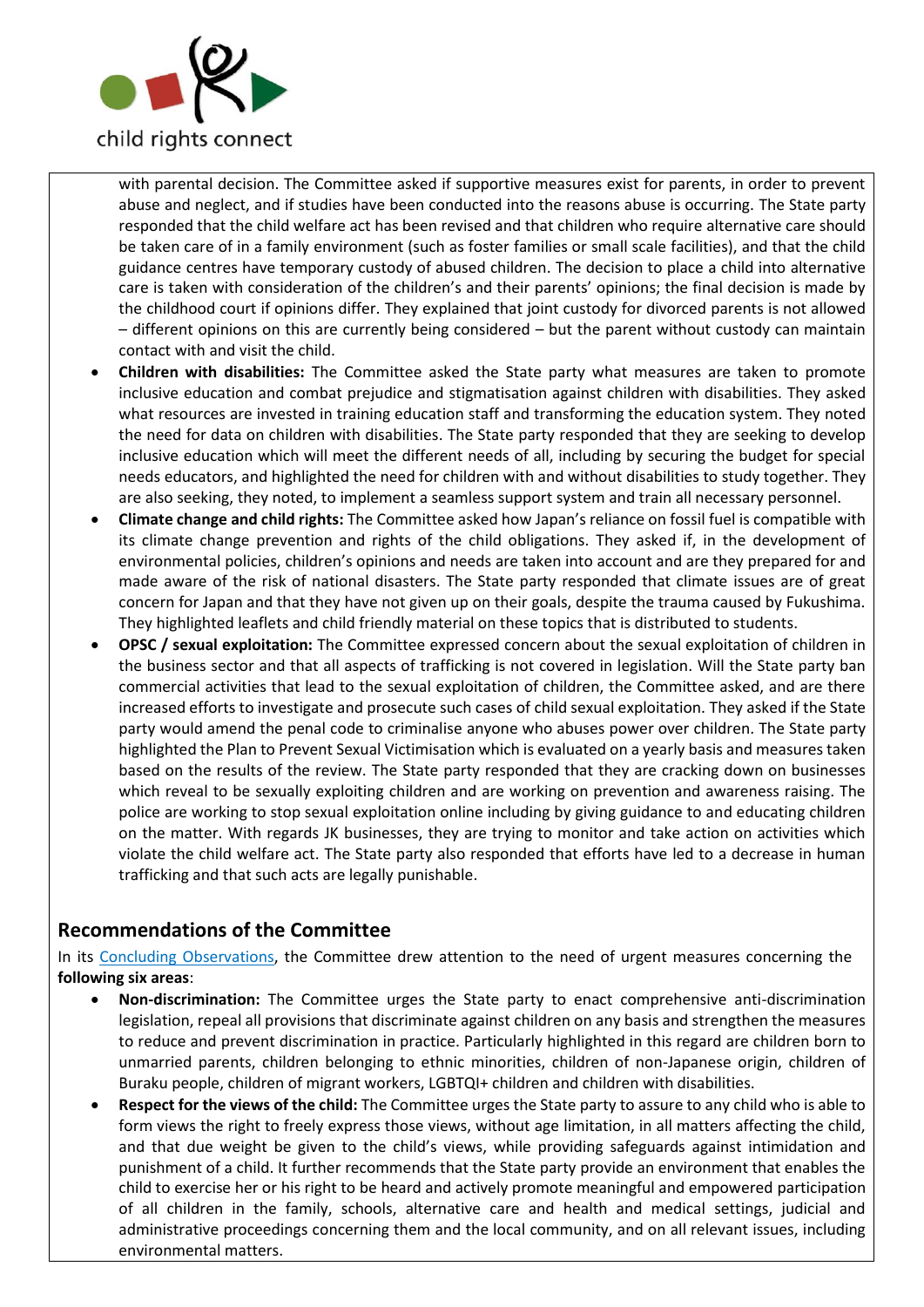

- **Corporal punishment:** The Committee urges the State party to explicitly and full prohibit all corporal punishment in all settings in law, particularly in the Child Abuse Prevention Act and the Civil Code. They also urge the State party to strengthen its measures to eliminate corporal punishment in practice, including by intensifying its awareness-raising campaigns and promoting positive, non-violent and participatory forms of child-rearing and discipline.
- **Children deprived of a family environment:** The Committee urges the State party to introduce a mandatory judicial review and clear criteria to determine whether a child is removed from its family, to ensure this is done only as a measure of last resort, in the best interest of the child and having listened to the child and its parents. Furthermore, the State party should ensure prompt deinstitutionalisation, the establishment of fostering agencies and the abolishment of temporary custody in child guidance centres. The Committee urges the prevention of and prosecution of those responsible for child abuse in alternative care settings and the regular monitoring and review of placement in alternative care. Family-like settings should be invested in and prioritised over institutional care and the Foster Parent Placement Guidelines should be amended to ensure placement decisions are made in the best interest of the child.
- **Reproductive and mental health:** The Committee urges the State party to adopt a comprehensive sexual and reproductive health policy for adolescents and ensure that sexual and reproductive health education is consistently implemented as part of the mandatory school curriculum and targeted at adolescent girls and boys. They should improve access to quality, age-appropriate HIV/Aids services and education, improve access to and coverage of treatment and provide adequate support to the Aids Clinical centre and hospitals. They are recommended the decriminalise abortion and increase access to safe abortion services for adolescents. Furthermore, the Committee urges the State party to address the emotional and psychological well-being of children and adolescents through a multidisciplinary approach. Finally, the State party should ensure that diagnoses of children with ADHD are thoroughly examined, that prescription drugs are used as a measure of last resort, following an individualised assessment and delivery of information, and that a study is carried out on the root causes of the increase in ADHD diagnoses and drug prescriptions.
- **Juvenile justice:** The Committee urges the State party to bring its juvenile justice system fully in line with the CRC Convention and other relevant standards. In particular, they push the State party to study the root causes of child offending, to urgently implement preventive measures and to study trends since 2000 to reconsider shifting the minimal age for criminal punishment back to 16. The Committee urges to ensure the provision of qualified and independent legal aid o children in conflict with the law, to ensure that no child is tried by adult criminal courts, to increase the use of non-judicial measures and whenever possible use noncustodial sentences. Finally the State party is urged to ensure that deprivation of liberty is a measure of last resort, for the shortest time possible and is reviewed on a regular basis with a view to its withdrawal. In particular the designation of and deprivation of liberty of children "likely to commit crimes" should be reviewed and life imprisonment and indeterminate sentences for crimes committed by children should be reconsidered.

## **Sustainable Development Goals**

- Throughout it[s Concluding Observations](https://tbinternet.ohchr.org/_layouts/treatybodyexternal/Download.aspx?symbolno=CRC%2fC%2fJPN%2fCO%2f4-5&Lang=en) the Committee referred to the following targets:
	- 1.3 on implementing nationally appropriate social protection systems and measures for all;
		- 2.2 on ending all forms of malnutrition by 2030, including achieving, by 2025, the internationally agreed targets on stunting and wasting in children under 5 years of age, and addressing the nutritional needs of adolescent girls, pregnant and lactating women and older persons;
		- 3.9 on substantially reducing the number of deaths and illnesses from hazardous chemicals and air, water and soil pollution and contamination, by 2030;
		- 4.a (4.a.2) on building and upgrading education facilities that are child, disability and gender sensitive and provide safe, non-violent, inclusive and effective learning environments for all;
		- 4.2 on ensuring that all girls and boys have access to quality early childhood development, care and pre-primary education so that they are ready for primary education, by 2030;
		- 5.6 on ensuring universal access to sexual and reproductive health and reproductive rights as agreed in accordance with the Programme of Action of the International Conference on